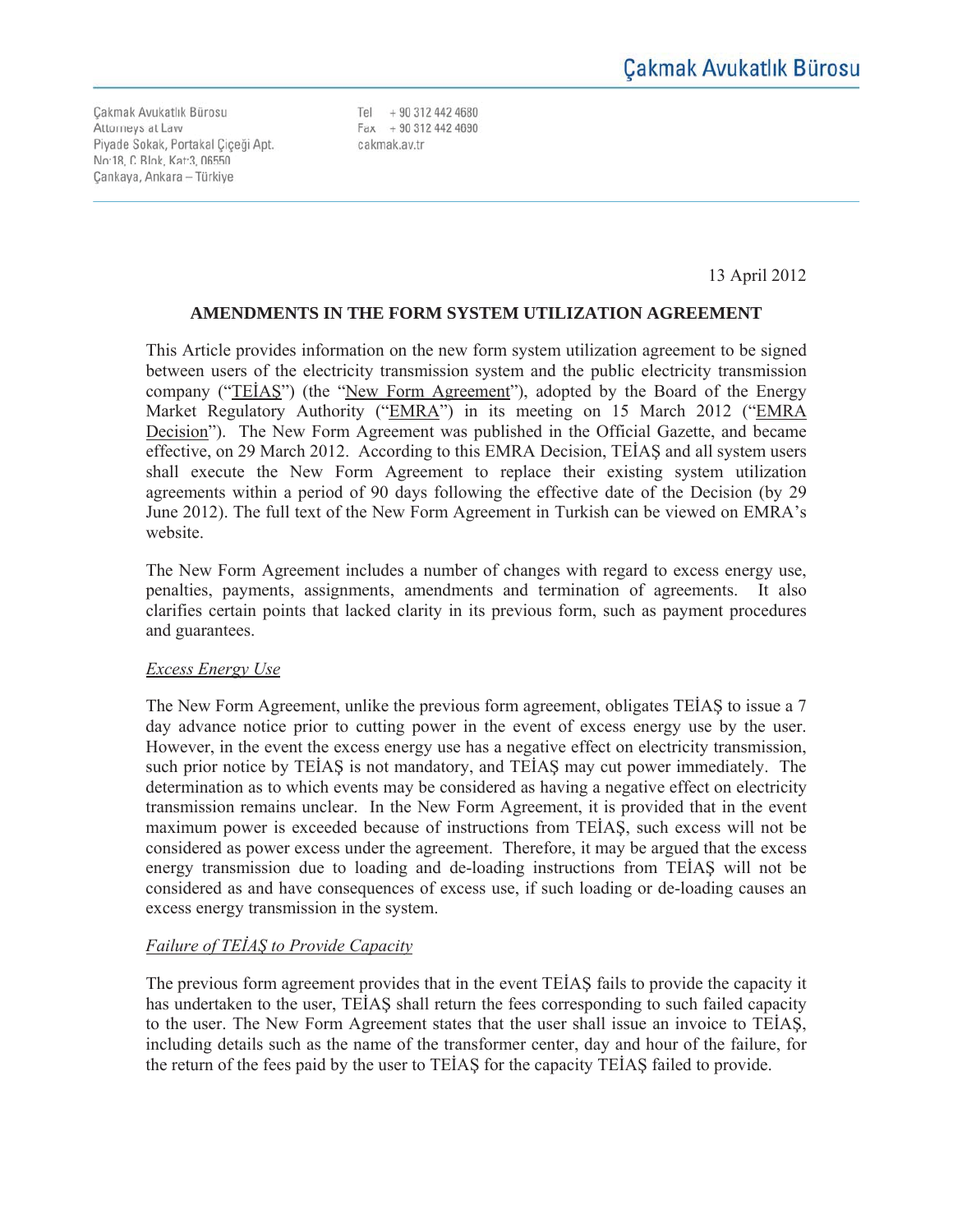However, the New Form Agreement also provides that in the event the connection agreement, electricity generation license (for generation companies) or system utilization agreement states that the user bears the risk for connection with a single line, then TEIAS will not be responsible for its failure to provide capacity and will not make any return payments to the user.

# *Payments*

The New Form Agreement states that system utilization and operation fees shall be calculated based on the maximum capacity amounts provided under the agreement. In the event a user exceeds the maximum levels, the higher utilization amount shall be taken into consideration for the calculation of such fees. The previous form agreement did not provide a calculation method for system utilization fees.

The previous form agreement also lacked a provision regarding the procedure to be followed in the event of the default of a user in its payment obligations. In the New Form Agreement, it is provided that TEİAŞ shall notify the user in case of such default. If the user does not pay its due debts to TEİAŞ under the agreement within eight days following notification by TEİAS, then TEİAS will have the right to collect this unpaid amount by cashing the guarantees posted by the user. The user must provide an additional guarantee within thirty days. If such guarantee is not provided, and thus the guarantee remaining is deficient, TEİAŞ may cut power by giving 7 days prior notice.

# *Prohibition to Assign or Transfer Agreement*

While the previous form agreement permitted the assignment or transfer of the agreement by obtaining the prior consent of TEİAŞ, the New Form Agreement explicitly prohibits such assignment or transfer.

# *Penalties*

The New Form Agreement includes a number of changes to the penalties provided under the agreement, both in terms of actions leading to penalties and amounts of penalties.

# *Amendments to Agreement and Increase / Decrease of Capacity*

Contrary to the previous form agreement, the provisions regarding increase or decrease in capacity under the agreement are regulated in detail in the New Form Agreement.

Under the New Form Agreement, a user may request an increase in capacity under the agreement a maximum of three times per year, in equal periods of four months. TEIAŞ has a period of 60 days to either grant or refuse such request, during which time the user may not exceed the current capacity of the agreement. If TEİAŞ does not respond to such request within 60 days, it shall be construed as implied approval for the capacity increase.

A user may also request a decrease in capacity under the agreement. This request may be made only once annually and, at the latest, by the beginning of September. The capacity decrease shall become effective at the beginning of the following calendar year. However, in the event a new transformer center is constructed by TEİAŞ, TEİAŞ may allow for the decrease of capacity in the system utilization agreement executed for the current transformer